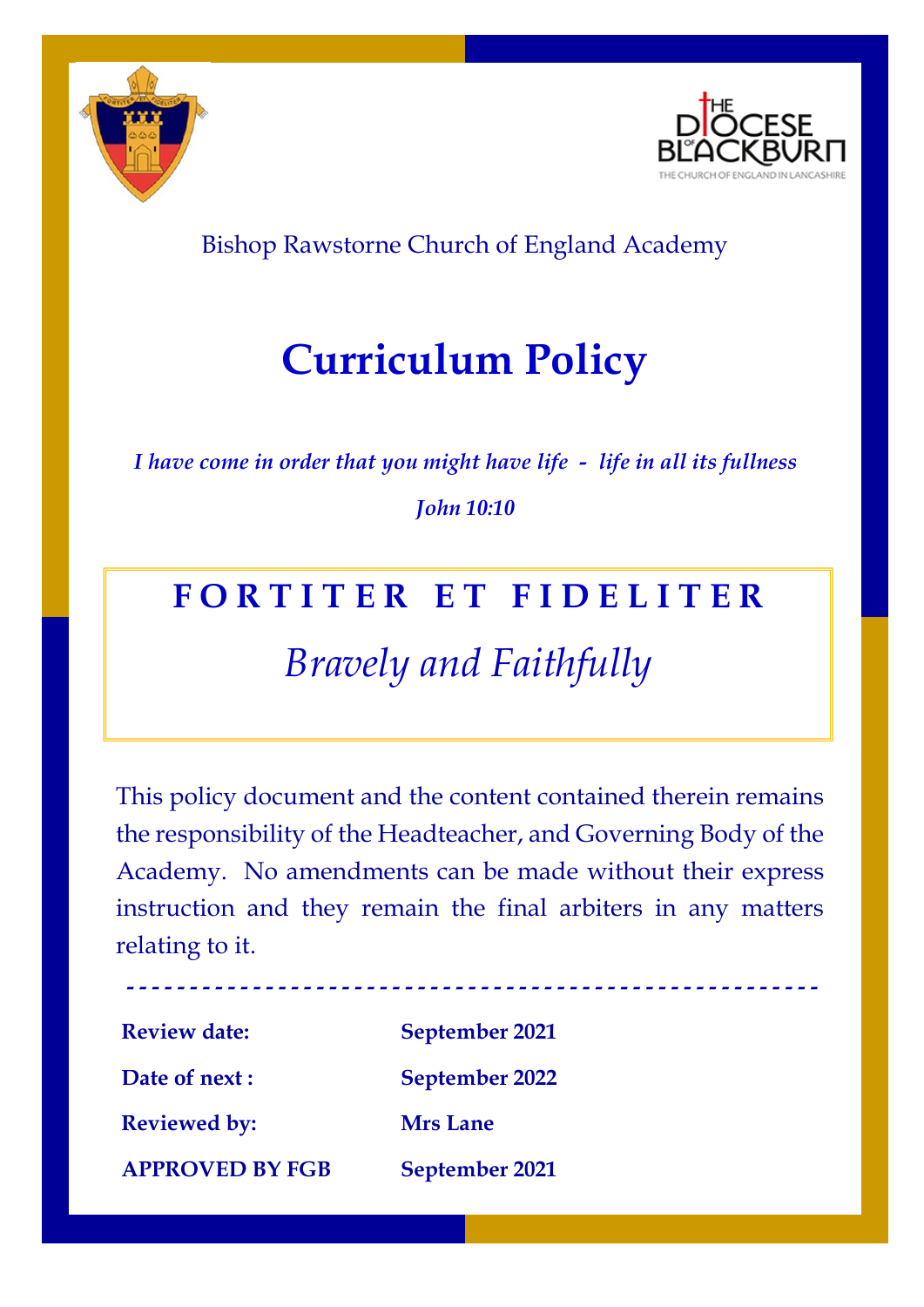#### **THE CHRISTIAN COMMUNITY**

Bishop Rawstorne is a diverse, welcoming, Christian learning community, committed to nurturing respectful and responsible citizens, empowering ALL learners to flourish.

Our school's vision is 'students at the heart of everything we do'. We will offer exceptional educational experiences for every learner in order to raise standards, transform lives and build a better future for everyone.

#### Our Ambitious Intent

Our inclusive curriculum ensures academic success, character development and enjoyable enrichment experiences to support every learner to grow into confident, resilient and responsible citizens of the future. God is at the heart of all we do, with Christian values underpinning our focus on the social, moral, spiritual and cultural development of our young people and the promotion of fundamental British Values.

Our two-year Key Stage 3 provides a thorough foundation in all subjects, to allow students to make informed choices when they opt to take their GCSEs. Across our curriculum, each year is designed as a pathway to the next with the curriculum focussing upon core and subject content knowledge and skills. This approach supports our students' knowledge retention and recall and builds subject fluency to deepen their learning. We robustly plan progressive delivery to secure our students' learning and academic achievement, based on their needs on transition from primary and the preparation for further study or employment after school. We clearly map our expectation of the rich, knowledge, skills and understanding demanded by each subject. Recognising the needs of our learners dictates our bespoke curriculum model, designed to offer some flexibility, whilst taking into consideration local context and parent and student voice.

Our ambitious curriculum meets the demands of the National Curriculum and is broad, balanced and challenging. The EBacc plays a strong role and is encouraged as a pathway for all. Importantly, creative subjects, such as music, art, and drama are also recognised for the important part they play in developing the 'whole child' by nurturing talents, celebrating uniqueness and valuing every learner.

#### **AIMS**

To provide a curriculum which:

- Promotes fullness of life.
- Is enriched by our understanding of Christianity.
- Has dignity, hope and aspiration at its core.
- Reflects the Christian ethos of the school.
- Is relevant and appropriate to engage and motivate students.
- Offers breadth, balance, coherence, relevance and appropriate challenge for all.
- Permits continuity and progression, within and across the key stages.
- Provides equality and opportunity for all students, promoting the development of inclusive learning opportunities for all.
- Provides an opportunity to celebrate and recognise achievement and success.
- Promotes a student's spiritual, moral, cultural and social development.
- Helps to develop an understanding of issues such as relationships, drugs, sex education and the importance of a healthy lifestyle.